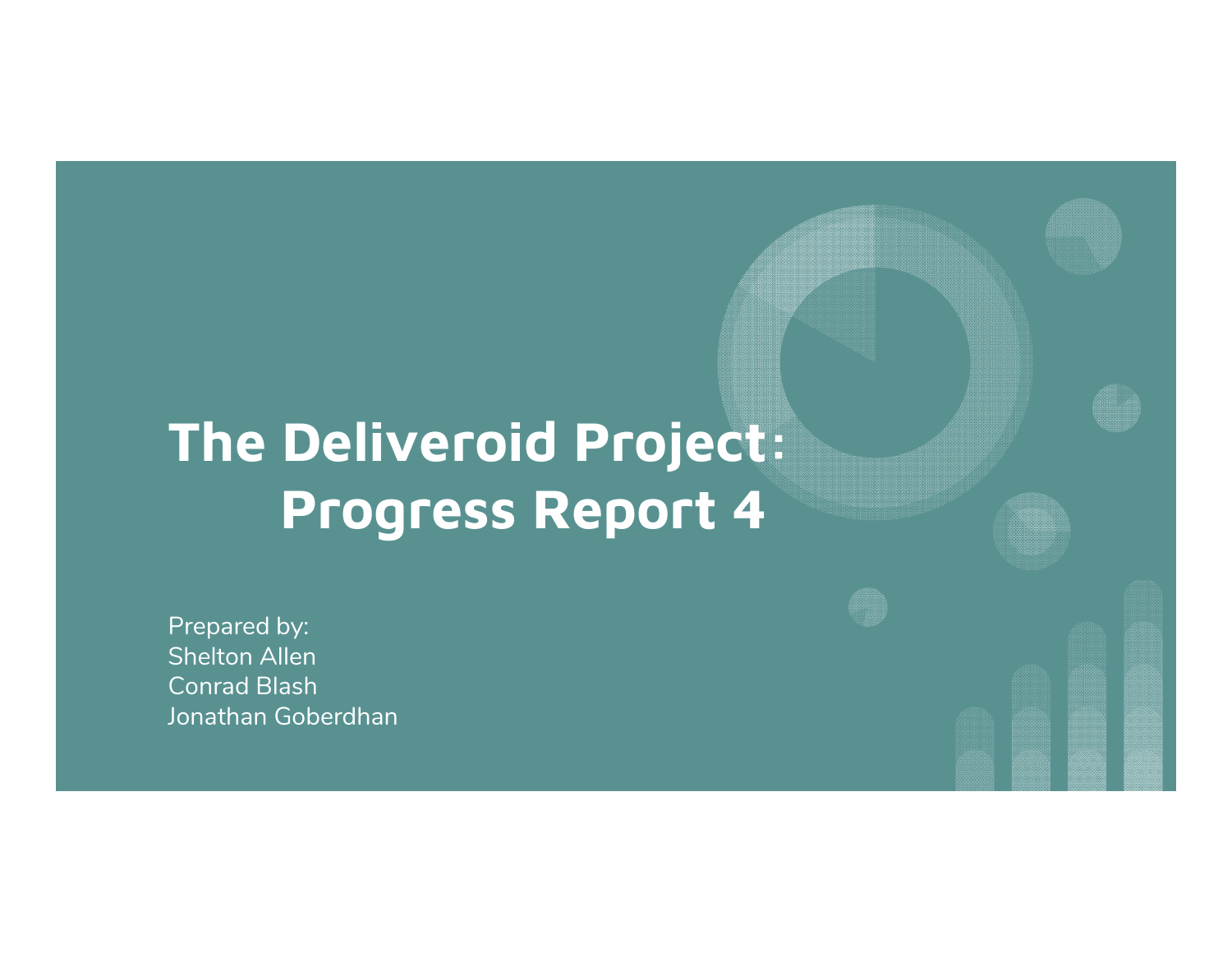### **Milestone Summary**

| <b>Month</b> | <b>Deliverables</b>         | <b>Member in Charge</b> | <b>Update</b>                                             |
|--------------|-----------------------------|-------------------------|-----------------------------------------------------------|
| March/April  | 2D Code Map                 | Conrad                  | Finished                                                  |
|              | 3D Model of frame           | Jonathan                | Decided to go forward with<br>frame in current possession |
|              | Network features code       | Shelton                 | Completed webpage and<br>server backend                   |
|              | Assembled Deliveroid Frame  | <b>ALL</b>              | Need to design document<br>compartment on current frame   |
|              | Code test bench             | <b>ALL</b>              | Currently in progress                                     |
|              | Code RFID/ distance sensors | Shelton/Conrad          | Need to begin                                             |
|              | Code motor-driver board     | Jonathan                | Have not received board yet                               |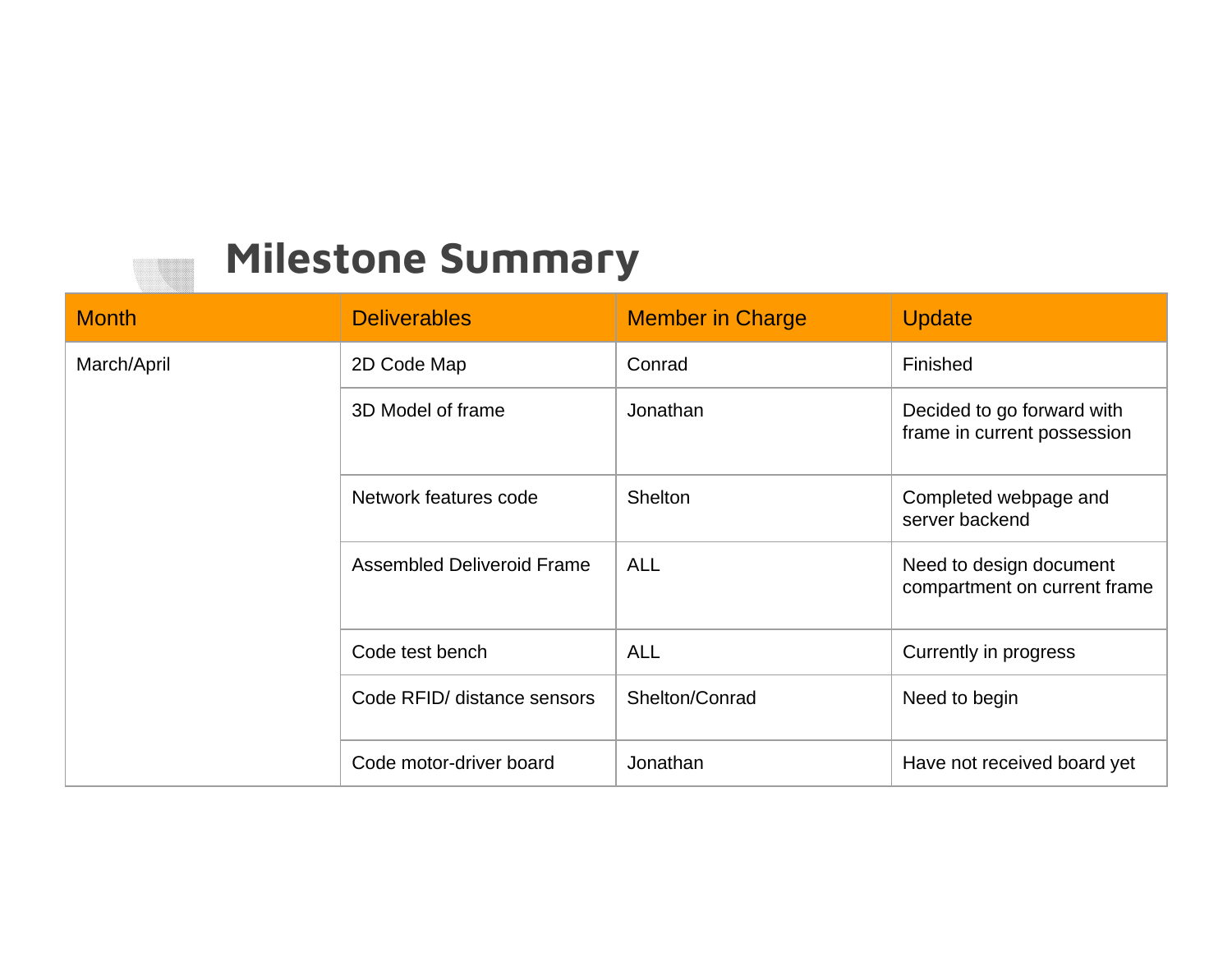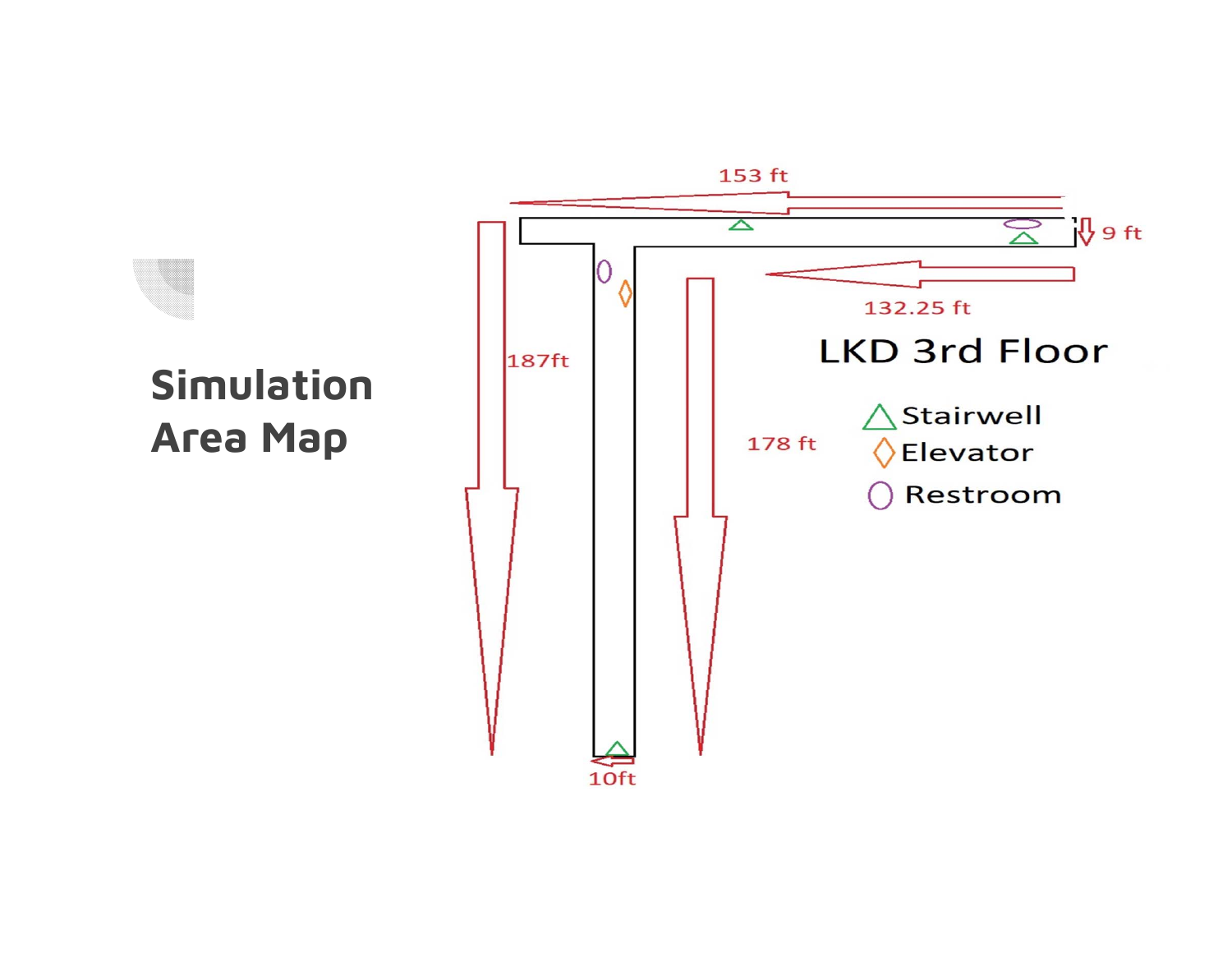

## **Coordinate plane and turn conditions**

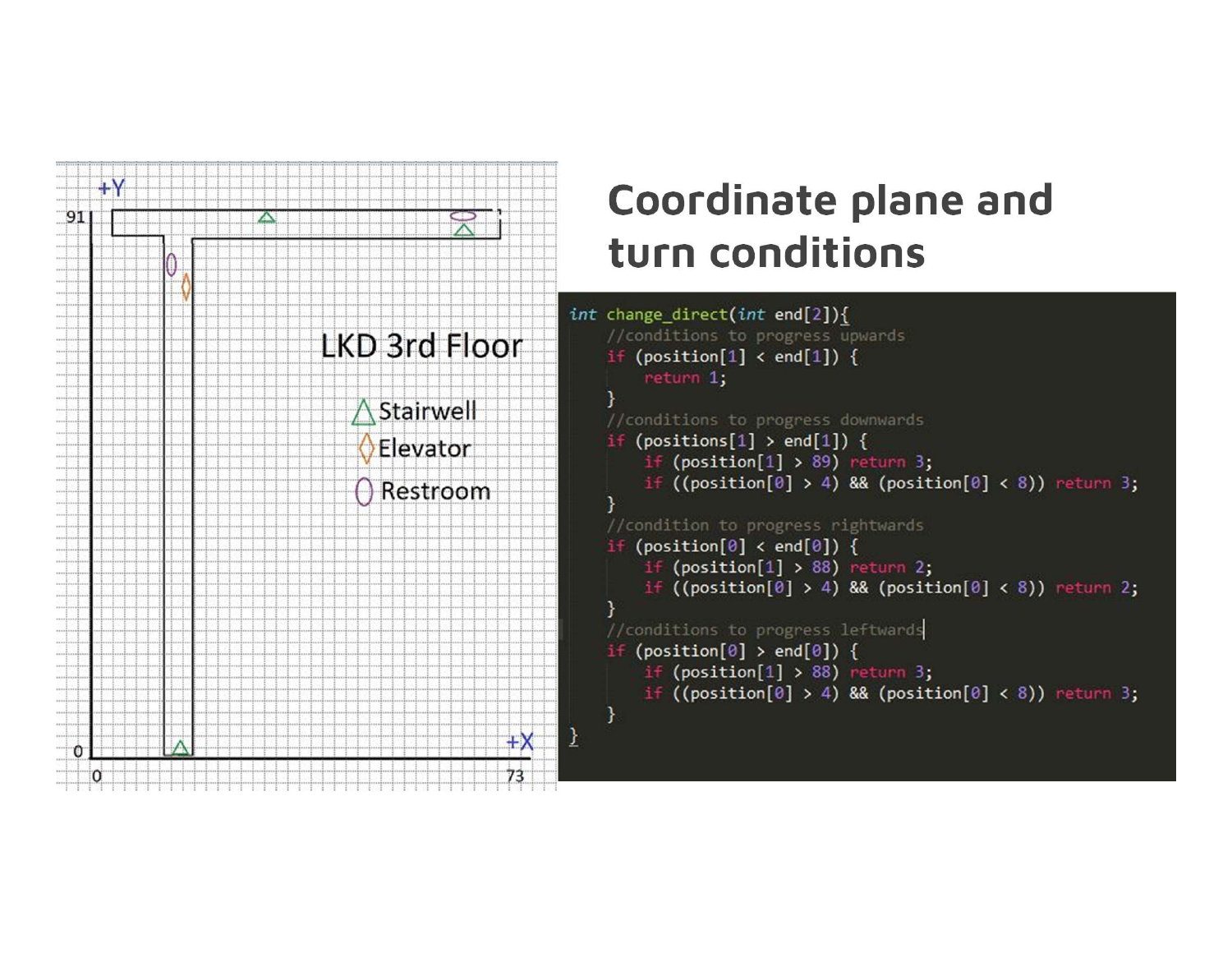### **Example Map traversal**

**Input Start (5,1), End (7,21)** coordinates.txt + X main.cpp  $5 1 7 21$ 

Package source coordinates (x,y): (5,1)<br>Destination coordinates: (7,21) Current Position: (5.2) Current Position: (5.3) Current Position: (5,4) Current Position: (5,5) Current Position: (5.6) Current Position: (5,7) Current Position: (5,8) **Current Position: (5,9)** Current Position: (5,10) Current Position: (5,11) Current Position: (5,12) Current Position: (5,13) Current Position: (5,14) Current Position: (5,15) **Current Position: (5,16)** Current Position: (5,17) Current Position: (5,18) **Current Position: (5,19) Current Position: (5,20)** Current Position: (5,21) Current Position: (6,21) Current Position: (7,21) Delivered Press any key to continue . . .

**Output to terminal**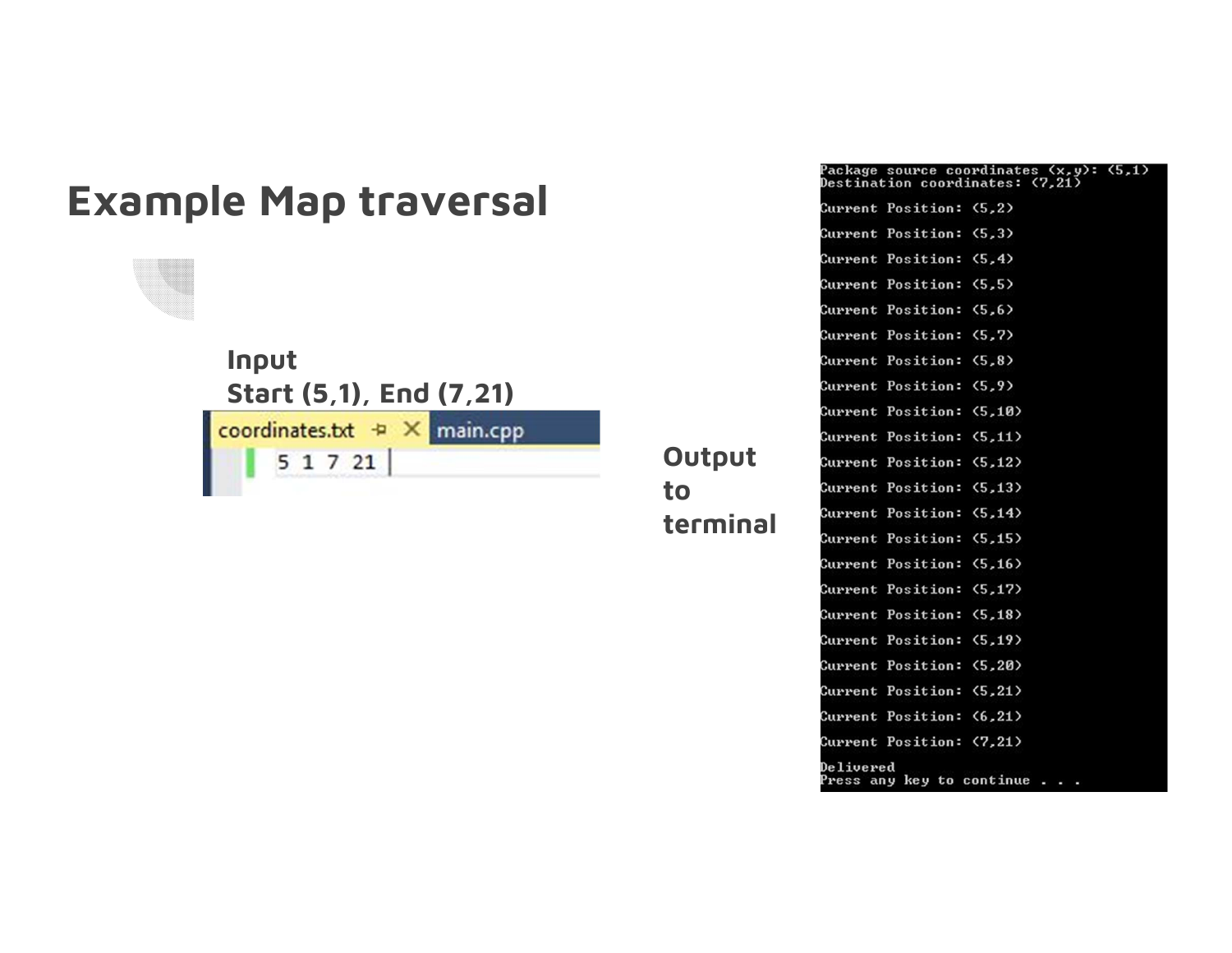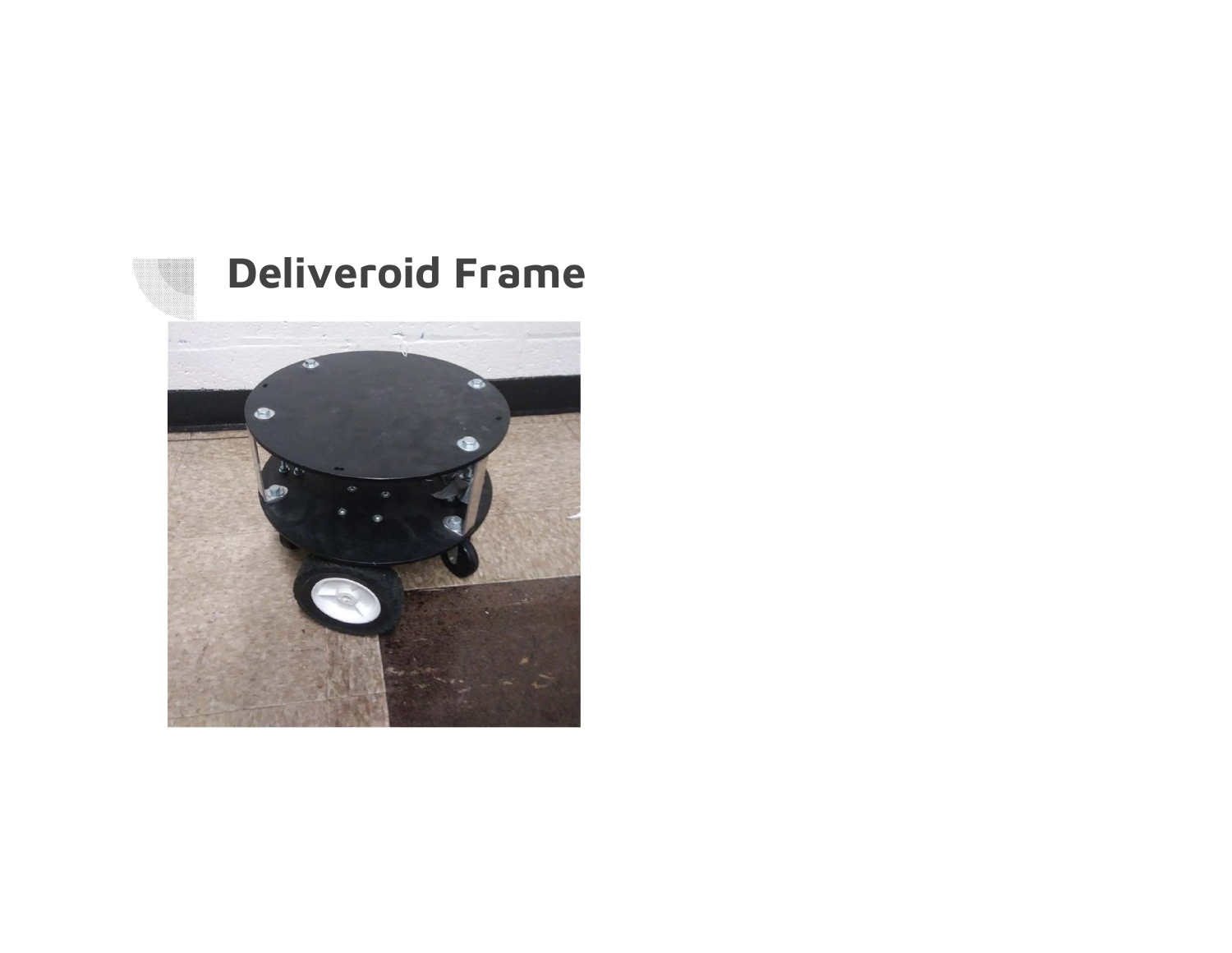### **Web Server Interface**

 $\bullet$  Simple form that submits data to ESP8266 web server using POST, JSON and a web browser.

|  | <b>Deliveroid: The Autonomous Delivery Bot</b><br>Place your order below<br>(Please enter information is accurate before submitting) |  |
|--|--------------------------------------------------------------------------------------------------------------------------------------|--|
|  | Enter pickup location:                                                                                                               |  |
|  | Select the pickup<br>$\blacksquare$<br><b>Enter Destination:</b>                                                                     |  |
|  | Select the destination<br>٠<br>Confirm<br><b>Delivery</b>                                                                            |  |
|  |                                                                                                                                      |  |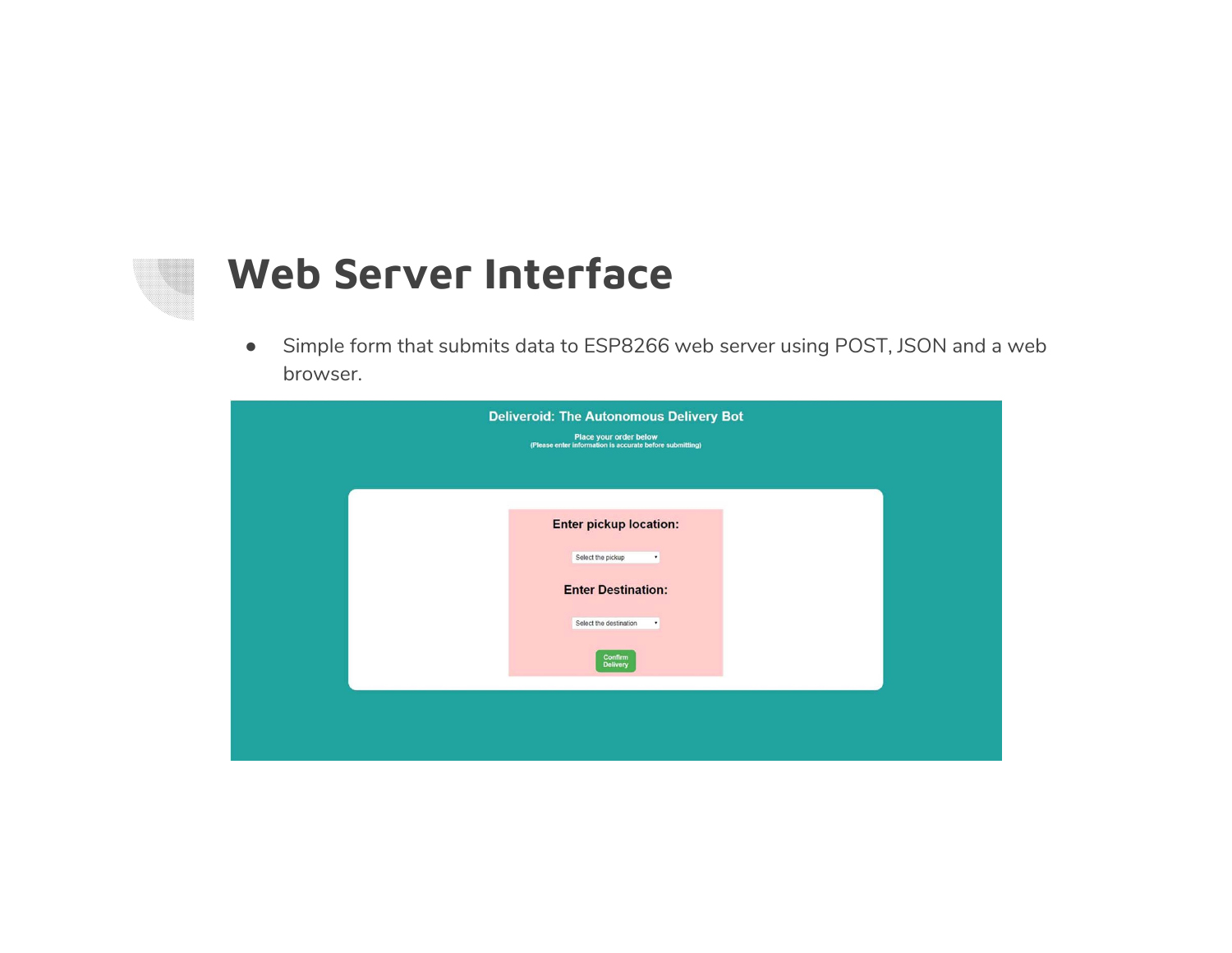### **Web Server Code Snippet**

CO RealWebServer | Arduino 1.8.5

#### File Edit Sketch Tools Help

#### 00 E E E

#### RealWebServer §

13 //AP Credentials 14 const char\* ssid = "ESPTestNetwork"; 15 const char\* password = "deliveroid"; 16 17 // Web server at port 80 for http 18 ESP8266WebServer server (80); 19 20 // const char\* ssid = "MyResNet Legacy";  $21$  // const char\* password = "12345678"; 22 23 void setup() { 24 // put your setup code here, to run once: 25 **Serial**.begin(9600); 26 pinMode(LED PIN, OUTPUT); 27 WiFi.mode(WIFI AP STA); 28 WiFi.softAPConfig(apIP, apIP, IPAddress(255, 255, 255, 0)); 29 WiFi.softAP(ssid); 30 // Get current IP Address (Should be 42.42.42.42 31 IPAddress myip = WiFi.softAPIP(); 32 // Serial.print("IP Address: "); 33 // Serial.println(myip); 34 server.on("/", homePage); 35 server.on("/newDelivery", HTTP OPTIONS, setUpOptions);

36 server.on("/newDelivery", HTTP\_POST, setUpNewDelivery);

```
37 server.begin();
```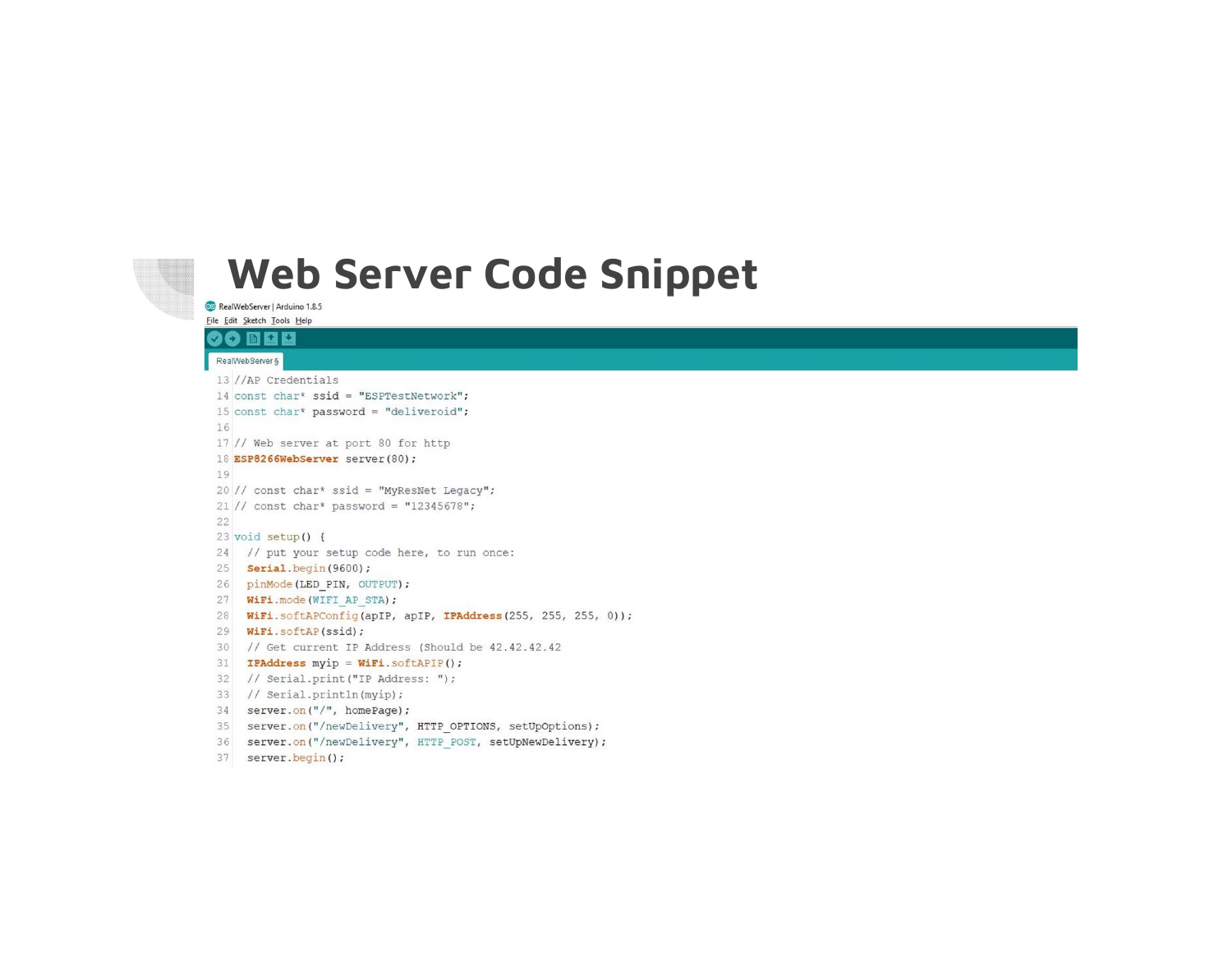### **Activity Summary**

### **Highlights**

- Weekly meeting productivity
- ● Decided on next steps regarding frame - we are in possession of the Deliveroid frame.
- $\bullet$  Finished server frontend and consistently working on backend.
- Coded 2D map.
- $\bullet$ Coded navigation algorithm.

### **Lowlights**

- $\bullet$  Not going to make our desired frame
- Will need to increase team meeting efforts.
- $\bullet$ Waiting on motor driver board
- $\bullet$  Delayed delivery of other components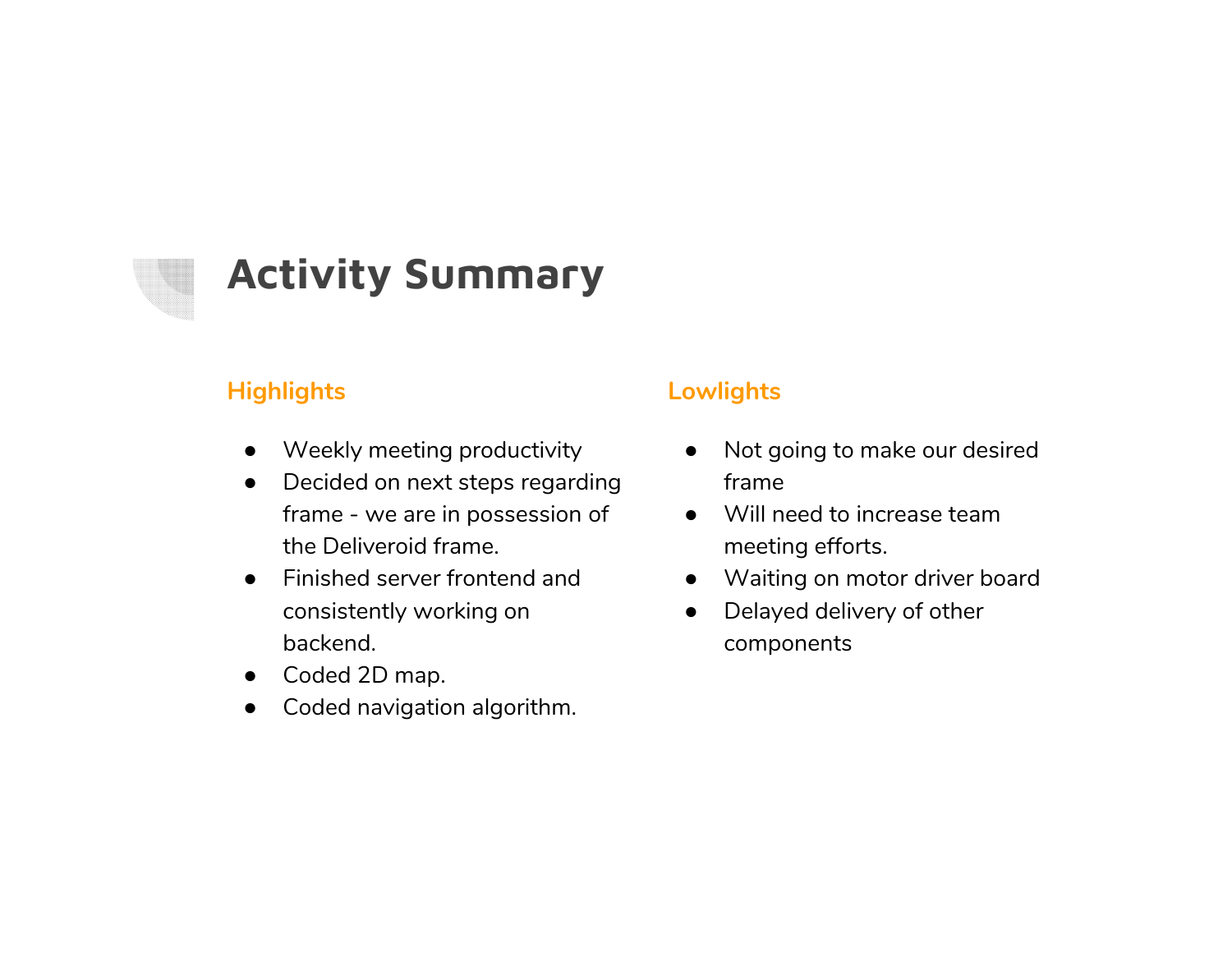## **Risk Management**

| <b>Rank</b>   | <b>Risk</b>                                                                      | Approach                                                                                                |                    |  |   |  |
|---------------|----------------------------------------------------------------------------------|---------------------------------------------------------------------------------------------------------|--------------------|--|---|--|
|               | Unable to receive<br><b>Motor Driver Board</b>                                   | Build our own voltage<br>switching circuit                                                              | <b>Probability</b> |  | 3 |  |
| $\mathcal{P}$ | Interconnection of<br>components with high<br>voltages can damage<br>components. | Check and recheck<br>connections with peers<br>before proceeding with<br>higher voltage<br>connections. |                    |  |   |  |
| 3             | Code may be<br>incomplete                                                        | Code working up to a<br>point just need to code<br>edge cases                                           | impact             |  |   |  |